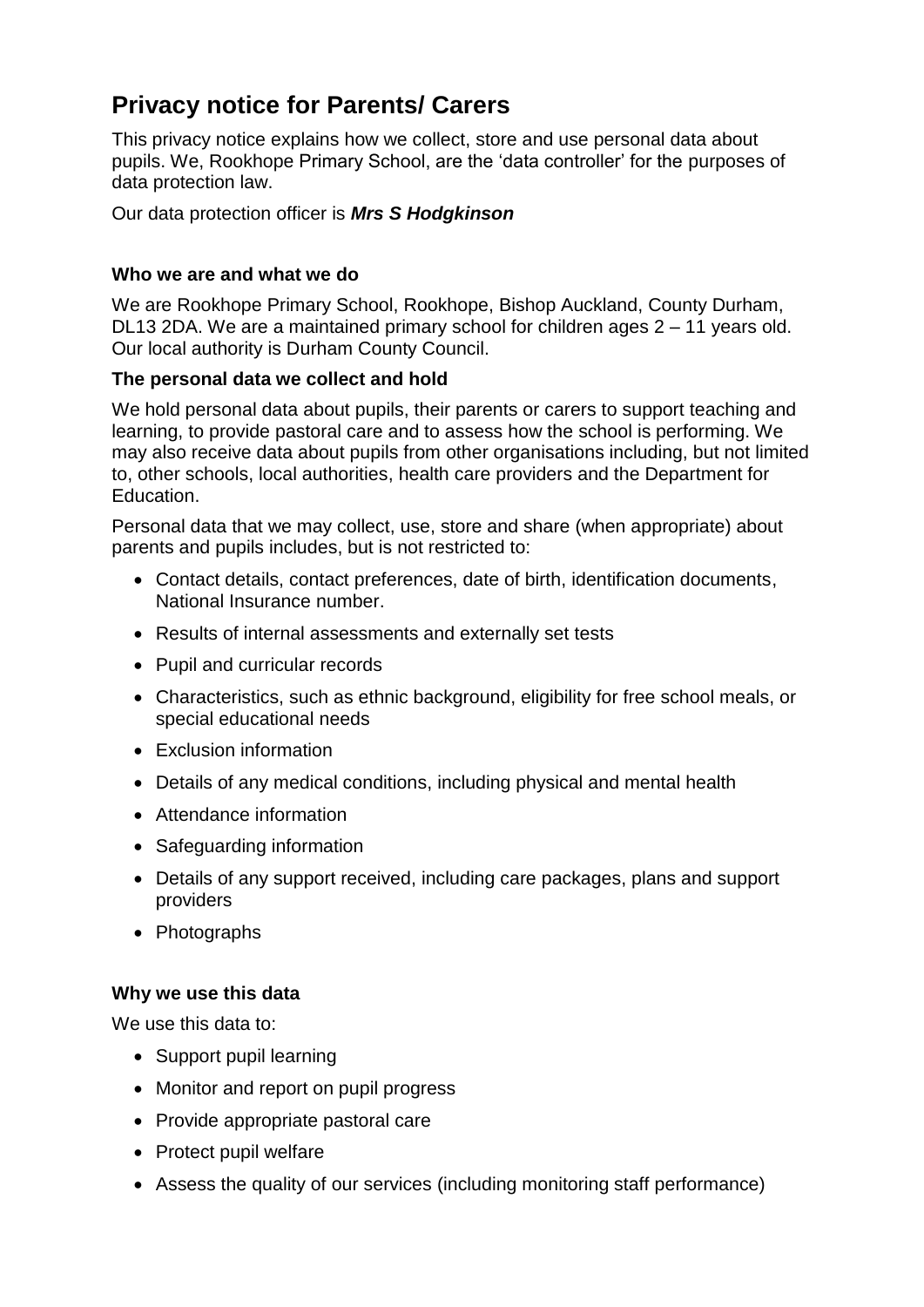- Administer admissions waiting lists
- Carry out research
- Comply with the law regarding data sharing
- Identify pupil eligibility for Free School Meals and Pupil Premium funding

# **Our legal basis for using this data**

We collect and use personal data on the basis of performing a public task (educating children).

On some occasions we may ask for consent to process data when its use is optional. On those occasions consent can be withdrawn at any time. We will make this clear when we ask for consent, and explain how consent can be withdrawn.

# **Collecting this information**

We collect / obtain data from pupils, parents, carers, teachers and other professionals where relevant (e.g. G.P, hospital, social workers etc.)

#### **How we store this data**

We keep personal information about pupils, and their parents/guardians while they are attending our school. We may also keep it beyond their attendance at our school if this is necessary in order to comply with our legal obligations. We will only retain the data we collect for as long as is necessary. This would be to satisfy the purpose for which it has been collected in accordance with our data retention policy. Please contact us if you would like further details on this policy.

The security of data and information is important to us. This is why we follow a range of security policies and procedures to control and safeguard access to and use of your personal information. This includes both physical and technical security and integrity of all data.

# **Data sharing**

We do not share any of this data with any other organisation without your permission, except where the law requires it. We are required to provide pupil data to central government through the Department for Education and the Education Funding Agency. Where it is necessary to protect a child, the school will also share data with the Local Authority Children's Social Services, medical professional and/or the Police.

We will share information with the local authority to check eligibility for free school meals.

We do not transfer personal data to countries outside the European Economic Area.

# **Parents and pupils' rights regarding personal data**

Individuals have a right to make a **'subject access request'** to gain access to personal information that the school holds about them. This includes access to their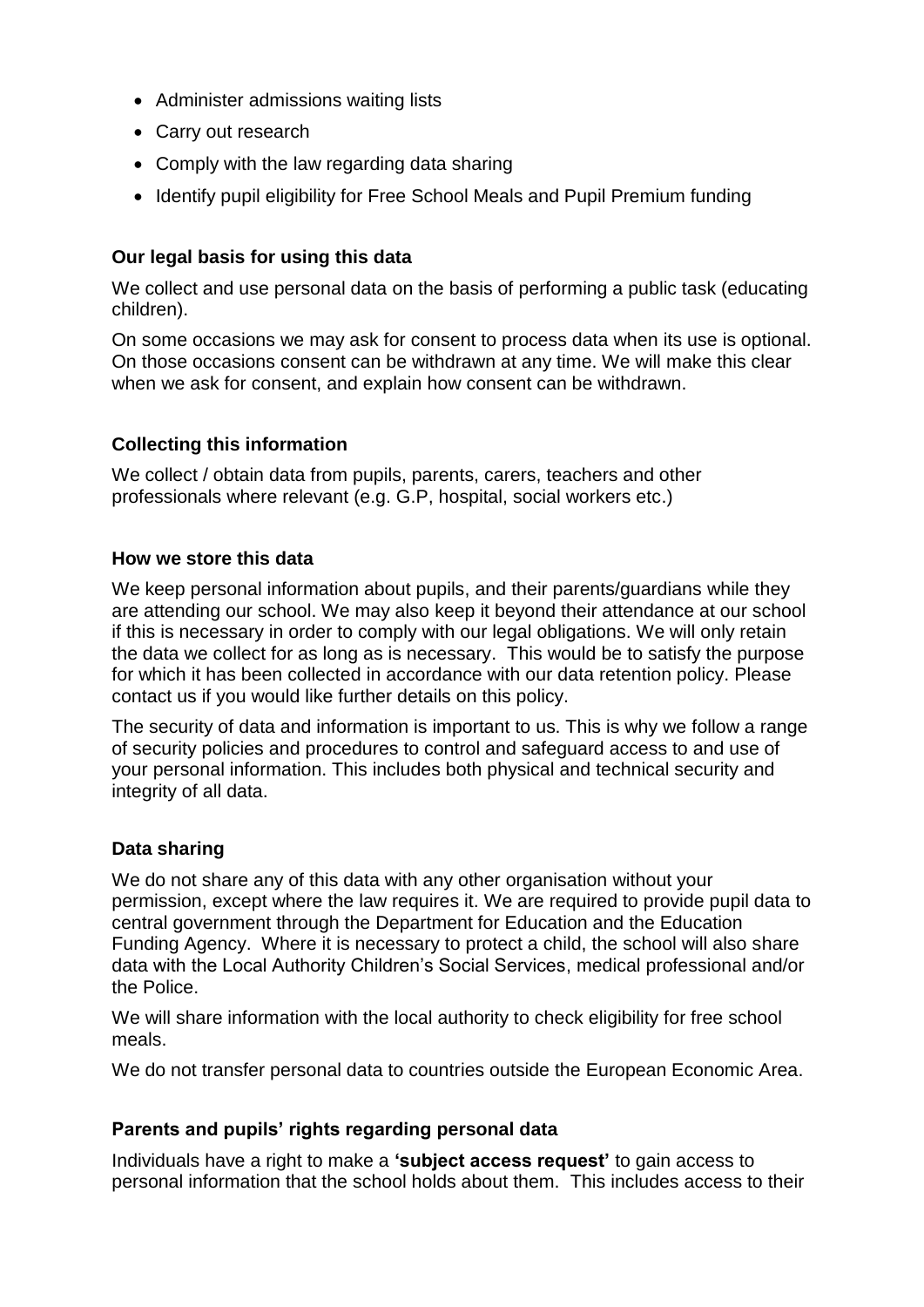child's educational record. This should be made in writing or by e-mail to *Mrs S Hodgkinson*. The school will respond within a 15 school days timescale.

Parents/Carers can make a request with respect to their child's data where the child is not considered mature enough to understand their rights over their own data (usually under the age of 16), or where the child has provided consent.

Parents also have the right to make a subject access request with respect to any personal data the school holds about them.

If you make a subject access request, we will:

- Give you a copy of the information in an intelligible form
- Give you a description of the data we hold
- Tell you why we are holding and processing it, and how long we will keep it for
- Explain where we got it from, if not from you or your child
- Tell you who it has been, or will be, shared with
- Let you know whether any automated decision-making is being applied to the data, and any consequences of this

Individuals also have the right for their personal information to be transmitted electronically to another organisation in certain circumstances.

If we cannot provide information to you, we will give you a description of the information we hold and the reason why it cannot be disclosed to you at the time of your request.

### **Other rights**

Individuals have rights regarding how their personal data is used and kept safe, including the right to:

- Object to the use of personal data if it would cause, or is causing, damage or distress
- Prevent it being used to send direct marketing
- Object to decisions being taken by automated means (by a computer or machine, rather than by a person)
- In certain circumstances, have inaccurate personal data corrected, deleted or destroyed, or restrict processing
- Claim compensation for damages caused by a breach of the data protection regulations

To exercise any of these rights, please contact our data protection officer.

# **Complaints**

We take any complaints about our collection and use of personal information very seriously.

If you think that our collection or use of personal information is unfair, misleading or inappropriate, or have any other concern about our data processing, please raise this with us in the first instance.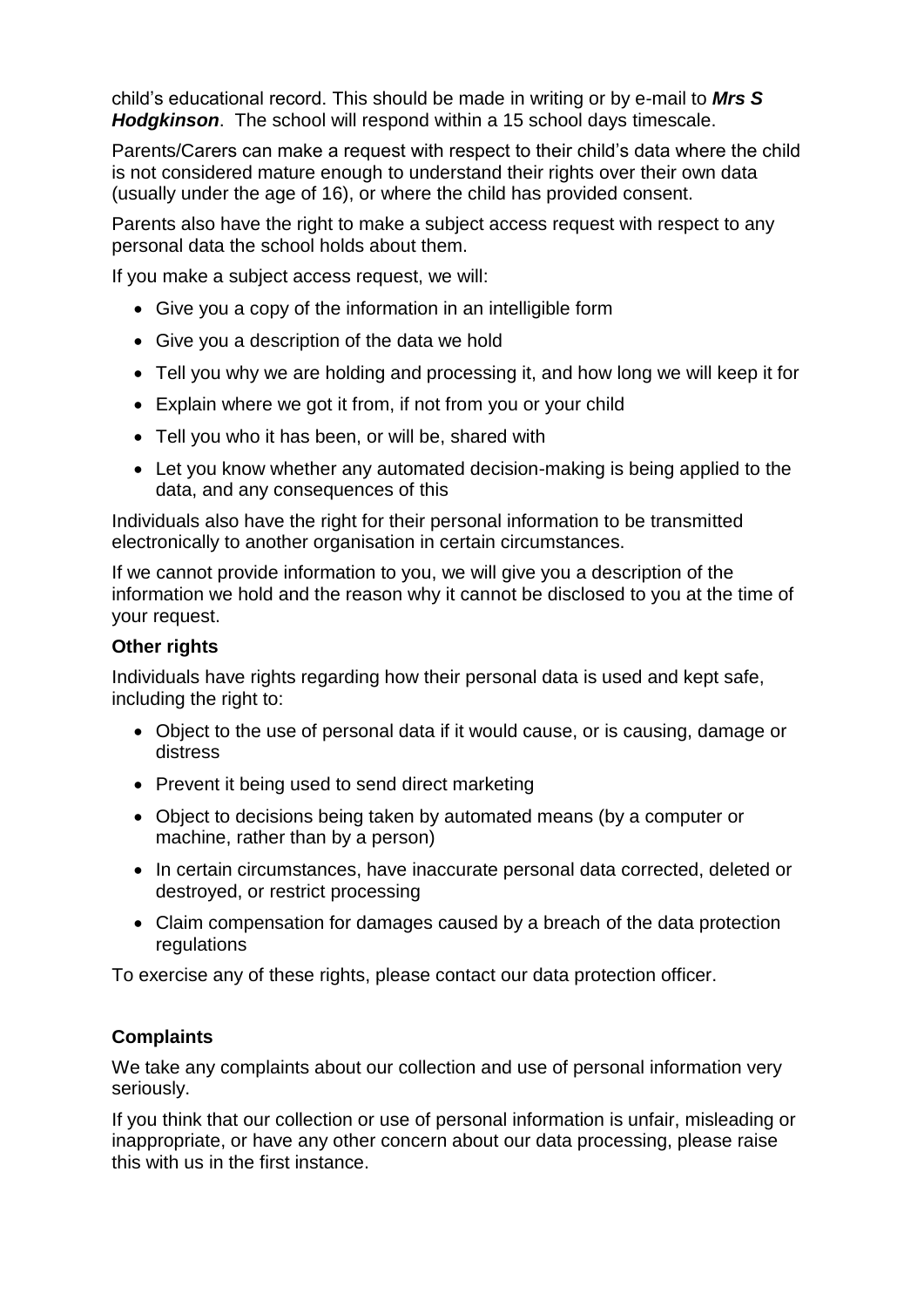To make a complaint, please contact our data protection officer.

Alternatively, you can make a complaint to the Information Commissioner's Office:

- Report a concern online at<https://ico.org.uk/concerns/>
- Call 0303 123 1113
- Or write to: Information Commissioner's Office, Wycliffe House, Water Lane, Wilmslow, Cheshire, SK9 5AF

# **Contact us**

If you have any questions, concerns or would like more information about anything mentioned in this privacy notice, please contact our data protection officer:

**Mrs S. Hodgkinson Data Protection Officer Rookhope Primary School Rookhope Bishop Auckland County Durham DL13 2DA Tel: 01388 517268**